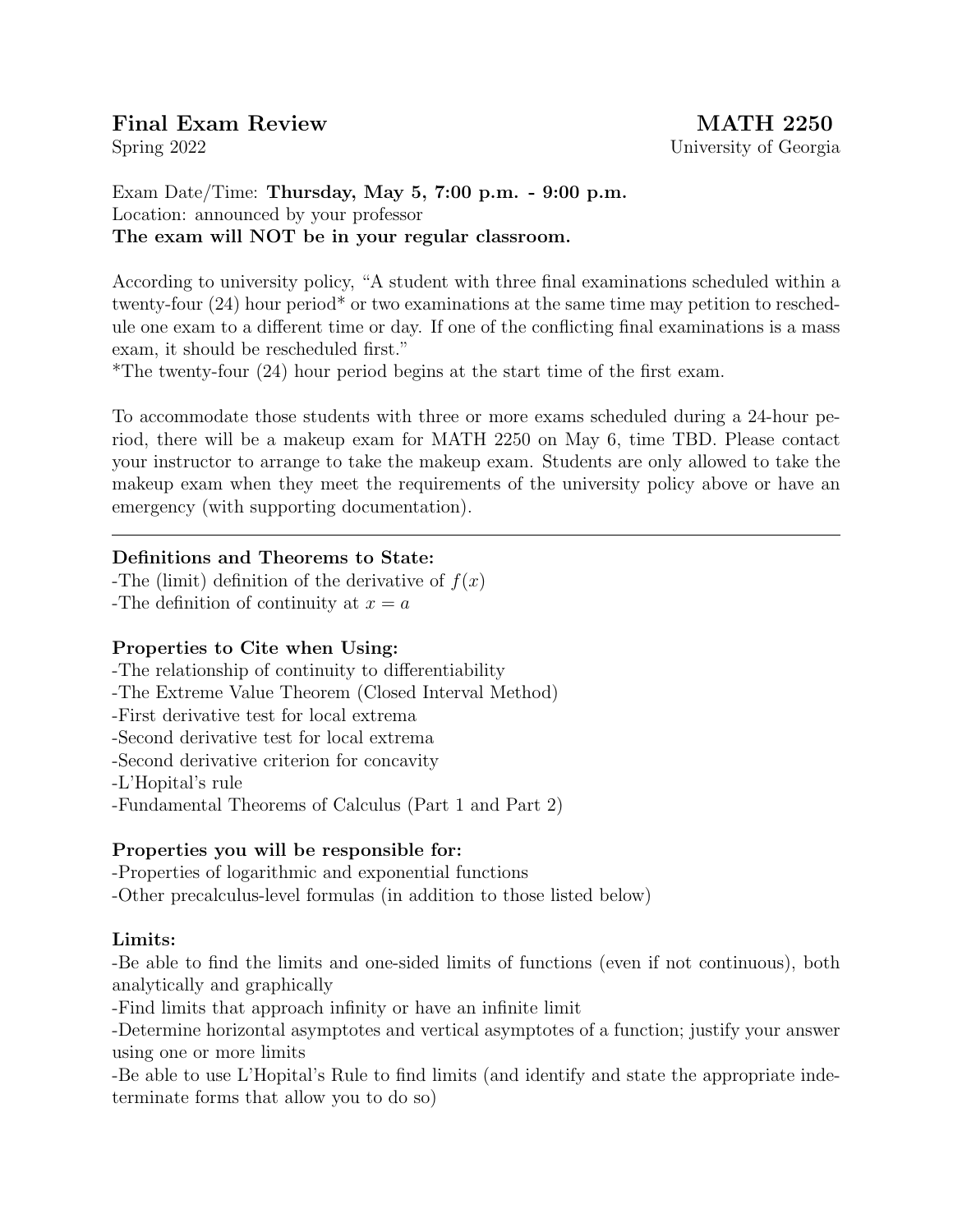-Verify continuity (analytically and graphically)

-Determine intervals on which a function is continuous

-Be able to "repair" a removable discontinuity by (re)defining the function at that x-value -Determine the value of a parameter that makes a piecewise function continuous where the two pieces meet

### Derivatives:

-Be able to find the derivative  $f'(x)$  from the limit definition of the derivative

-Be able to use rules to find the derivative; know all rules from back of book through inverse trig function (no hyperbolic or parametric, no  $arccos(c)$ ,  $arccot(x)$ , or  $arccos(c)$ )

-Implicit differentiation

-Be able to compute derivatives at specific points using limited information (e.g. a table)

-Be able to find an equation of the tangent line at a point

-Be able to understand/interpret the slope of a function

-Logarithmic differentiation

### Proof-based Problems:

-Use differentiation of the appropriate inverse function to verify the differentiation rule for  $ln(x)$ 

-Use differentiation of the appropriate inverse function to verify the differentiation rule for  $arcsin(x)$ ,  $arccos(x)$ , and  $arctan(x)$  (including an appropriate right triangle diagram or a Pythagorean identity)

## Applications of Derivatives

-Applications involving a tangent line

-Be able to find and use the linearization

-Be able to find and use the differential

-Position, displacement, velocity, acceleration problems

-Interpret the derivative as a rate of change in a wide range of contexts

-Related rates

-Understand the relationship between (first and second) derivatives and curve behavior; curve sketching from derivative information

-Determine all extrema of a function on a closed interval

-Applied optimization (open and/or closed interval); justify that you have a max or min

## Integration

-Antiderivatives: find the most general antiderivative and solve initial value problems

-Understand the definite integral as net area

-Apply properties of the definite integral

-Be able to use the definite integral to compute and interpret

- net area
- total area
- area between two curves

-Estimate a definite integral using well-chosen sums with a small number of rectangles (left, right, midpoint), and interpret your answer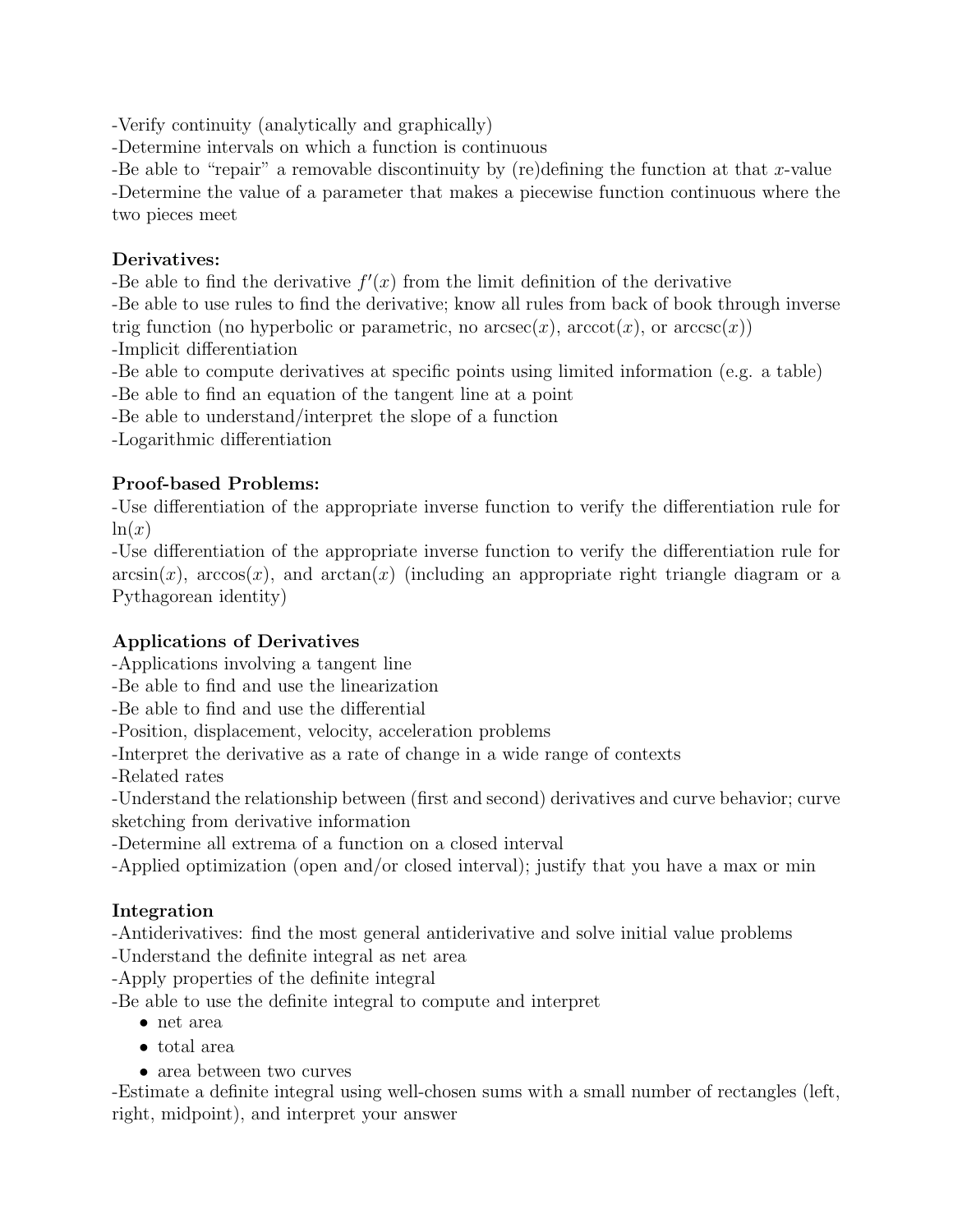-Use summation notation to express a Riemann sum with N rectangles of equal width and right endpoints, using only the summation symbol,  $k$ ,  $N$ , and numbers -Compute a definite integral:

- by interpreting it as area
- by Evaluation Theorem (FTC 2)
- by integration via substitution

#### Terminology to be familiar with (in addition to terminology listed in sections above):

-average rate of change/secant slope, average velocity -instantaneous rate of change/tangent slope -tangent lines and linearization of a function at a point -domain -critical points (critical numbers), inflection points -increasing, decreasing, concave up, concave down -local (relative) extrema -absolute (global) extrema

### Penalties (approximately 20% of problem's points value for each issue):

-Improper use of  $+C$  or missing  $+C$ 

-Improper use of limit notation

-Improper use of integral or sigma

-Improper use of "=" (like  $y = x^3 = 3x^2$ )

-Improper algebraic notation (missing parentheses, incorrect variable name, etc.)

#### Remarks for students:

-Problems may combine multiple topics/techniques.

-You do not have to simplify your answers.

-Calculator TI-30XS Multiview only! No other calculators are allowed, and sharing of calculators is not allowed.

-You do not have to use a calculator; answers containing symbolic expressions such as  $cos(\pi/3)$  and  $ln(e^4)$  are acceptable. Include an exact answer for each problem. -You will leave your backpacks at the front of the room; a backpack that rings or buzzes will be taken out to the hallway and left there.

-No smart watches are allowed during the exam; smart devices (including smart watches and cell phones) may not be on your person and must be stored in a backpack, purse, or other storage item left at the front of the classroom.